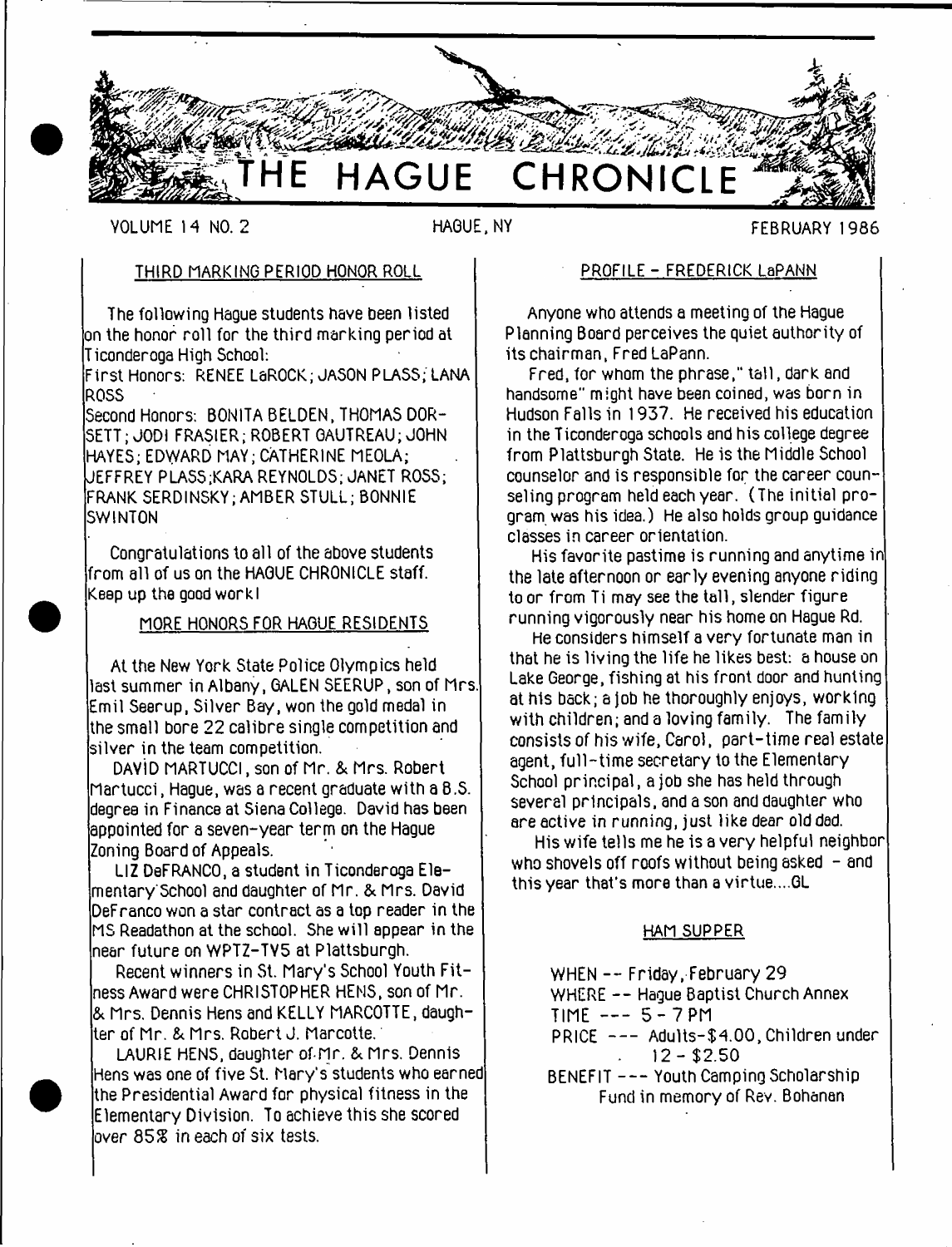$-2-$ 

### HAGUE FIRE DEPARTMENT

The fund drive for the new tire truck is  $\,$  coming along very well with the average donation  $\, \cdot \,$ approaching \$42.00.

We would ask those who have not yet sent a donation in to join their neighbors in the generous support this very necessary project has received.

Paul Davis, Gary Boyd, Tim May, John Breitenbach, Jr., John Trudeau, Richard Stormer, Jr., and John Breitenbach, attended a two-day seminar  $\,$  on ice rescue conducted by the swim team of the  $\,$ Lake George Fire Dept.

Subjects covered on the first day were the many types of ice, dannger signals to look for and equipment necessary for rescue and support teams.

The second session included actual hands on ice rescue demonstrations through broken ice and open water in zero temperatures.

The Fire Department suggests extreme caution be taken when venturing on the ice. Many areas are very dangerous and considered unsafe as of this writing.....John Breitenbach

To members and non-members of the Hague Fire Department  $---$  If you wish to use the firenall at anytime for personal use, please contact Paul Davis, John Breitenbach, Sr., Jim Young, or Ida May 30 days prior to the monthly meeting, which is held on the first Monday night of each month.

The Fire Department reports no fires for the month of January. There were 6 ambulance runs, using 60 man hours & 294 miles... Joanne Stormer

#### HAGUE CHAMBER OF COMMERCE

There will be a Chamber of Commerce meeting on Wednesday, February 26 at 7:30 PM at the Beachside Restaurant. This is a very important meeting concerning the BASS Tournament and other issues.

The number of "degree days" for any given day is calculated by averaging the high and low temperatures for the day and subtracting that number from 65. When Lhe average is a negative number - that is. below zero - add the number to 65 to come up with the number of degree days. The number 65 is picked as the base figure because if the outside temperature is 654 degrees or warmer, no inside heat is required in the home.

# ICE IN - ICE OUT

In response to several requests we are updating our list of ice in-ice out.dotes as published several years ago.

| <u>Year</u> | <u>Lake Froze</u> | <u>lce Out</u>    |
|-------------|-------------------|-------------------|
| 1948        | Jan 12            | Apr 2             |
| 1949        | Feb <sub>28</sub> | Mar 29            |
| 1950        | Feb 6             | Apr 18            |
| 1951        | <b>Jan 20</b>     | Apr 10            |
| 1952        | Jan 22            | Apr 12            |
| 1953        | Feb <sub>5</sub>  | Apr 2             |
| 1954        | Jan 18            | Apr 12            |
| 1955        | Jan 29            | Apr 12            |
| 1956        | Jan14             | Apr 12            |
| 1957        | Jan 14            | Apr 9             |
| 1958        | Jan 18            | Apr 11            |
| 1959        | Jan 8             | Apr 19            |
| 1960        | Jan 12            | Apr 17            |
| 1961        | Jan 19            | Apr 22            |
| 1962        | Jan 20            | Apr 13            |
| 1963        | Jan 19            | Apr 16            |
| 1964        | Jan 7             | Apr 15            |
| 1965        | Jan 15            | Apr 20            |
| 1966        | Jan 12            | Apr 15            |
| 1967        | Feb 8             | Apr 11            |
| 1968        | Jan 9             | Apr 3             |
| 1969        | Jan 13            | Apr 11            |
| 1970        | Jan 8             | Apr 19            |
| 1971        | Jan 9             | May 1             |
| 1972        | Jan 22            | Apr 29            |
|             |                   | (Broke out Feb 7) |
| 1973        | Jan 9             | Apr 1             |
| 1974        | Jan 18            | Apr 16            |
|             |                   | (Broke out Feb 5) |
| 1975        | Feb 4             | Apr 19            |
| 1976        | Jan 13            | Apr 7             |
| 1977        | Dec 28            | Apr <sub>6</sub>  |
| 1978        | Jan 19            | Apr 22            |
| 1979.       | Jan 11            | Mar 31            |
| 1980.       | Jan 31            | Apr 10            |
| 1981        | Jan 3             | Apr 1             |
| 1982        | Jan 13            | Apr 20            |
| 1983        | Feb 10            | Mar 23            |
| 1984 -      | Jan 13            | Apr 14            |
| 1985        | Jan 17            | Apr 5             |
| 1986        | Jan 25            |                   |
|             |                   |                   |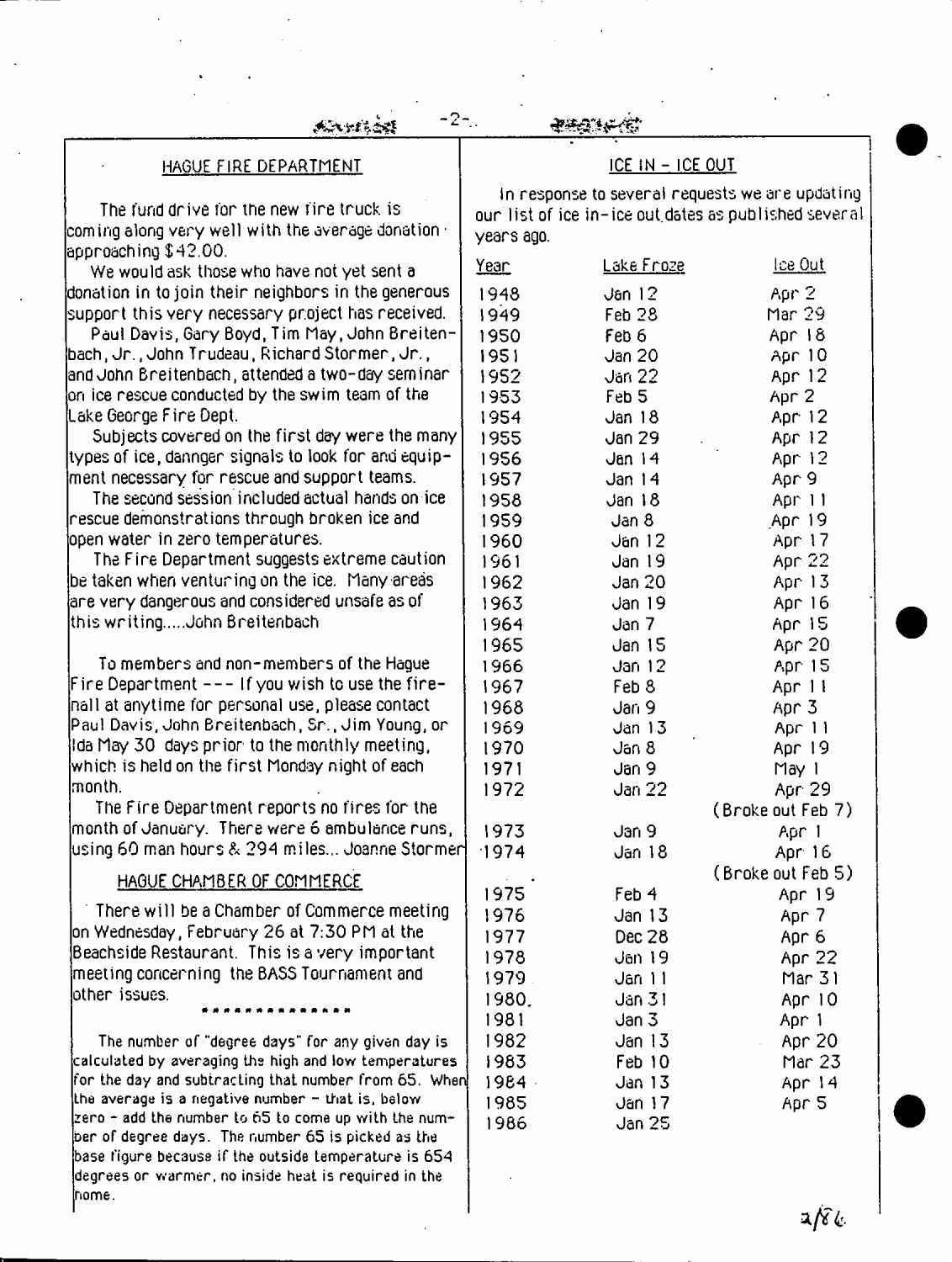#### والمحصور والمتواطن بعضائية

## TOWN BOARD MEETING - 2/11

The problems involved in the grooming and marking of the snowmobile trails in Hague that are suppposed to tie in with the Warren County trail system (they do not) was brought to the town board's regular meeting on February 1 1.- A lengthy discussion followed. Supervisor Bolton tabled the item for a later decision.

The Department of Transportation is discussing with our town officials the feasibility of a truck turnoff on Rt. 0 above the new warning light. This would be placed 1-1/2 miles from the base. 3 miles down from the top of mountain and 3/4 miles from the light. Possibly a warning sign for busses, trucks, etc. w ill be included.

An interesting note was made of property transfers in our town: 1983 - 84 Lransfers; 1984 - 85 transfers; 1985\*104 transfers, or an increase of over *22%.*

A well deserved "thank you" was accorded our town highway crew for a really outstanding job done during this winter's worst storm. Most oldtimers say it was the largest snowfall all at one Lime that they remember

A Pro-Am bass tournament is being planned by the Warren County for Hague for a weekend in October.

In new business, a public hearing will be held on March 11, 1986 at 6:30 PM to review a holding tank variance on property owned by Mr. Rien2 i, Lakeshore Drive, with the town board acting as 8oard of Health.

Resolution passed on Art. 410, election law listing polling places with facilities for handicapped, etc.

There will be a public hearing at a special board meeting on Feb. 25, 1986 at 6:30 PM on proposed small communities block grant....gl

#### ZONING BOARD OF APPEALS - 1/25

A variance was requested by Mr. Al Lawrence for the replacement, with additional footage of a non-conforming deck at the Beaty cottage at the meeting held on January 23. A public hearing will be held on Feb. 27. Copies sent to Hague Planning Board and Warren County Planning Board for their recommendation....gl

#### ................

1. Hydropower: Section 38 of the Navigation Law that presently regulates the ranges within which the lake level must be maintained only regulates lake levels from June to December. This law should be amended to cover ALL 12 months of the year.

2. Individuals and commercial establishments should stop using fertilizers and/or pesticides since these elements leach into the streams, ground water and the lake.

Reports that fishing is resulting in mostly undersized fish and that the future for big fish is over. Last spring  $\mathfrak s$ smelt run was reported by some to have been very poor **的复数分类** 

- **3**-

#### PLANNING BOARD - 2/6/56

The Planning Board reviewed a proposal to subdivide the property of Dr. William Jones into 5 lots all of whi ch would meet the minimum lot size and twe would meet the minimum shore frontage with the 3d lot having only 25 ft. of lake shore. (Property is located at foot of north side of Tongue Mt.) The Board, seeing no hardship, concluded that the plans should be revised to 2 shore lots and a back lot. Public hearing on revised plans March 6, 7 PM.

A public hearing was set for Lhe 2-lot subdivision of property owned by Leon & Gloria Mongue on Mt. View Rd. for 7:15 PM on March 6. The proposed subdivision far exceeds the minimum lot size needed for Open Country Side I. (2.9A per lot) since over 40 acres are involved.

The Board recommended disapproval of a variance for an enlarged deck on a house owned by Albert Lawrence since the deck would make an already non-conforming structure more non-conforming.

David Martucci presented plans for 16 additional motel units on the Silver Bay Lodge property. This expansion is allowable under the existing zoning regulations which provides for an increase of existing structures of up to 25S of original size or the original square footage of such structure. The Board gave conceptual approval to the plan provided the Dept, of Health grants approval for a septic system for these units.

Bob Katzman came before Lhe Board to discuss the feasibility of constructing 8 town houses on the Locust Inn property in the Hague hamlet. The property has already been approved for 8 building siLes and a community septic system by a subdivision submiLLed by the Viscardi family which is on file at the County Clerk's office. A legal opinion is needed to determine if the subdivision on file can be altered from individua homes to clustered town houses while our moratoriun is in effect.

The Ken Smith, Jr. family came before Lhe Board with an application to convert a single family residence into a two family residence. The property is located in a TR II zoning district and multiple family dwellings require a Type II siLe plan review by Lhe Hague Planning Board which is then reviewed by Lhe APA. The Board granted the site plan review commit tee the discretion of deciding if a public hearing on this matter w ill be required, if so, it w ill be scheduled for March 6. Meeting adjourned at 10:15 PM....ac

The 1986 National Ice Auger Champion is our own WALTER WELLS, Split Rock Road. TODD PORTER, the. junior champion for the past four years won the Junior Div .Ice Auger and Chisel compeLion He will be competing in the senior division next year.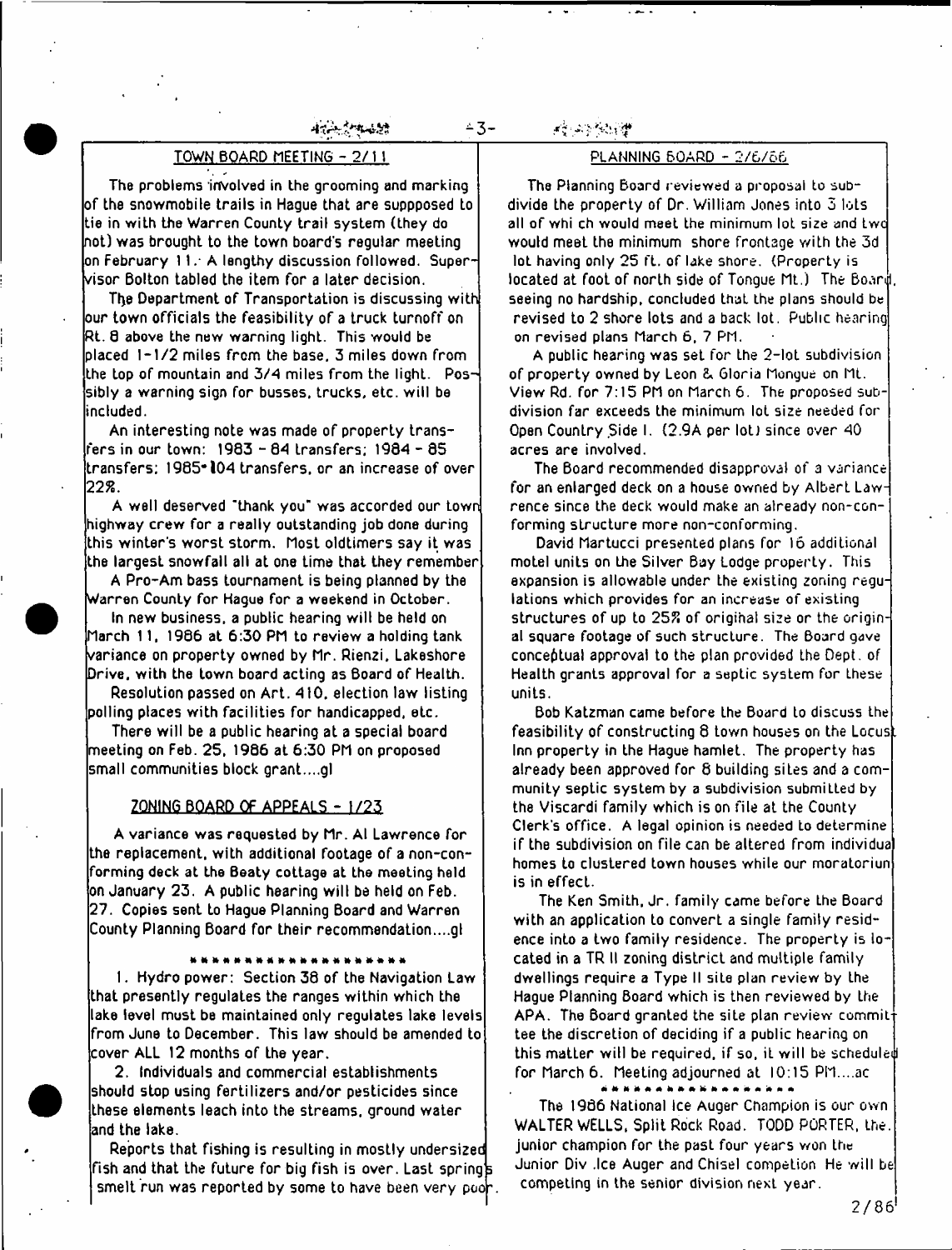- **4**-

# **THE LAKE GEORGE BASIN REPORT**

**Concern for the preservation of the Lake George Basin is gathering support from a variety of organizations since the Lake George Association announced last fall that Eurasian Milfoil has been found in 3 locations of the lake. The discovery was made by the RPI Fresh Water Institute which has been monitoring water quality since the LGA Association Fund was established to provide funding for his project.' M ilfo il, if allowed to spread, can choke large areas of the lake making it unsuitable for water recreation. The LGA is sponsoring a dayong conference to examine possible methods of controlling and eradicating this plant from Lake George.**

**Featured on the agenda are presentations by recognized experts in developing and implementing lake restoration projects. The environmental contractors w ill discuss their experience in utilizing the control methods now being used in lakes in Massachusetts, Yermont, Connecticut, New York and in more distant parts of the country. The program has been planned so that the needed Information to develop a sound action plan for the eradication of Milfoil w ill be developed by the end of the day. Representatives from the towns and counties in the basin have also been invited to attend this conference.**

**The Warren County Board of Supervisors\* newest committee, the Lake George Affairs Committee, has been established to address problems concerning the lake. Milfoil end septic systems are the two most serious threats to Lake George, according to Bolton's supervisor Frank Leonbruno. Hague Supervisor, Dick Bolton, co-chairs this comittee. Supervisor Bolton was also one of the sponsors of a Resolution passed by the Warren County Supervisors supporting the Lake George Task Force concept and urging completion of the Task Force plan.**

**Last October the Hague Town Board established a 270 dey moratorium on all major subdivisions, m ulti-fam ily dwellings and m ulti-fam ily developments or projects so that the Town could review theexlsltlng zoning ordinance.**

**The Chamber of Commerce of the Town of Bolton in a letter addressed to the A.P A , voiced its concerr over failing septic systems. The following 1s a partial quote from that letter: "...We believe that many of these (septic) systems throughout the watershed are failing and that no regulatory**

**agency is pursuing responsibly its enforcement authority. All the septic systems must be checked at periods of maximum use and on an ongoing basis. Ones that are failing must be replaced or repaired Immediately.**

**"Although this type of enforcement may entail economic hardship or necessitate a substantial capital investment on the part of some property owners, the cleanliness and purity of the lake requires this type of civil accountability...."**

**The widespread concern for the protection of the Lake George Basin is commendable and if the concern can result In corrective action, It will beapplaudable....ac**

## **ANNUAL WINTER STARGAZER'S SHOW**

**The Ticonderoga Planetarium will present the annual "Winter Stargazer's Show" at 7:30 PM on Wednesday, February 26. Doors w ill open at 7 Prj**

**This month's program, presented by Planetarium Director David Rutkowski, w ill include the path of Hailey's Comet. Hailey's Comet w ill be visible in the morning sky near the end of the winter and early spring.**

Star charts will be given to all who attend. No **admission fee for this public presentation.**

## SNOW QUEEN SELECTION .

**In the crowded dining room of the Beachside motel, Hague's 1986 Snow Queen was selected from a group of seven attractive and talented teenage girls.**

**After watching a program prepared by these girls, the three judges selected RENEE LeROCK as Snow Queen and BETHANY WELLS as Princess.**

**A short speech by SUSAN BARBER, 1985 Snow Queen, closed the program...GL**

## **SENIOR CITIZENS CLUB**

**Louis Spelman, Director of Warren County Office of Aging, paid a visit to our club at its regu lar meeting January 22, His topic pertained to the use of the nutritional site in Bolton Landing Contact them at the Episcopal Church in Bolton the day before you plan to eat there.**

**A conflict with our town court has necessitated a change In our meeting day. From now on the club w ill meet on the 4th TUESDAY of each month**

The next meeting is February 25 at 1:30 PM in **the Town Hall...GL.**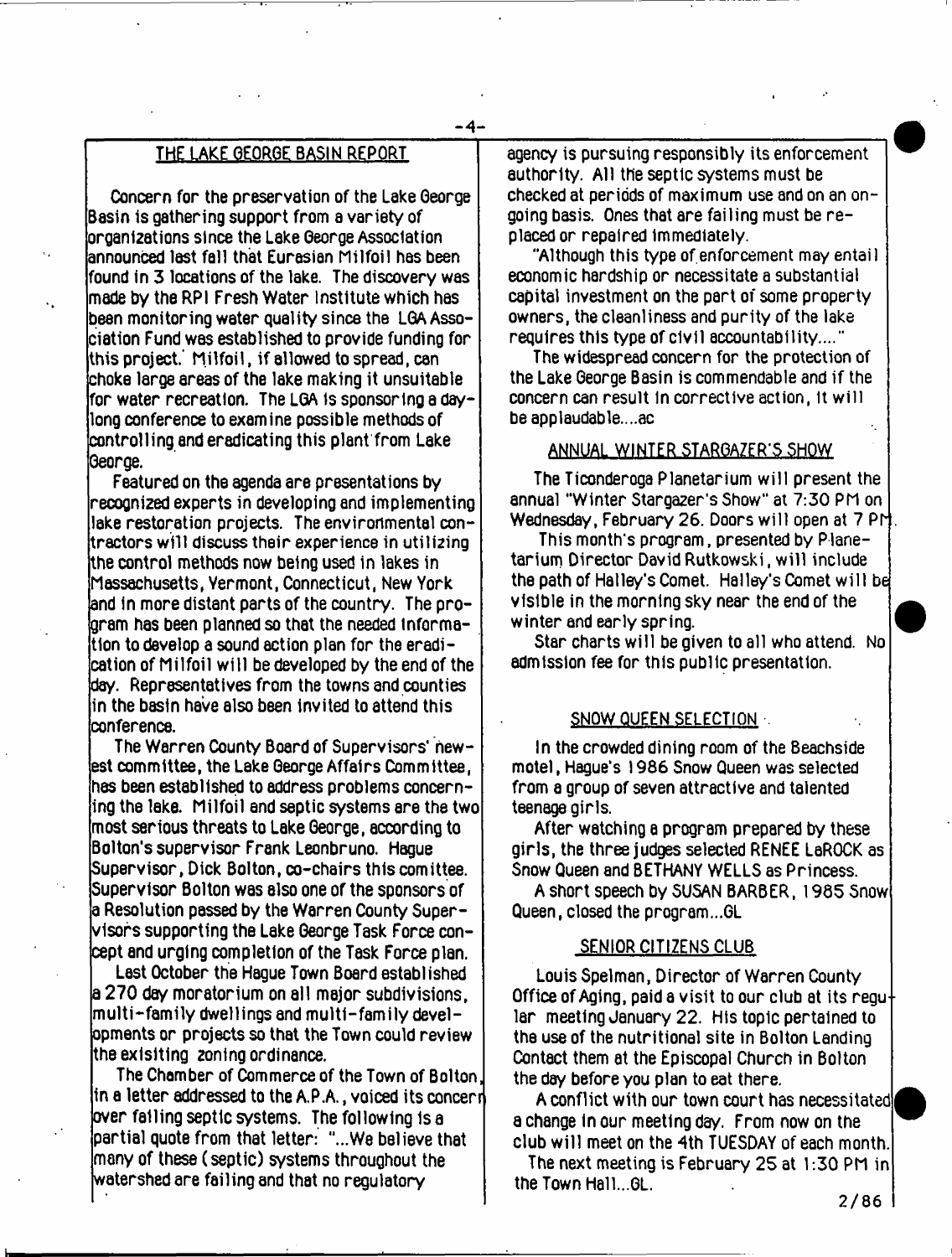#### JANUARY/FEBRUARY WEATHER

- **5**-

Well, I guess you might say that January lived up to its norm as far as thaw was concerned. We did have a warming trend between the 16th and 22nd. The high was 50 degrees and the low was 28 degrees. Even had a half inch of rain on the 19th and 20th and heavy fog all day on the 21st. Following that it turned sunny and cold for a day or tWo and then on the 25th It started to snow, and I must say iL did a preLLy good Job of It, because by the time Wednesday night, the 26th rolled around we had 25 inches of heavy snow sitting In our roads, driveways and parked on our roofs Brant Lake had 32 inches and over in Warrensburg they had 40 Inches of the old white stuff. The original forecast called for snow, changing to freezing rain. Never happened here, but it did to the south and east of us causing all kinds of power outages due to downed power lines. Over in Addison County. VT, Just across the take from us, some folks were without power for 9 to 10 days. Another aspect of this storm was that during most of it there was very little wind. I personally like a little wind with my snow storms, because it tends to blow it off my roof. No such luck this time. When the wind picked up near the end. the snow had settled right in and has been there ever since. In any event we suffered no power disruptions of any concern, so we fared much beLter than those to the east. We had measurable amounLs of snow on six days of the month and traces on four more days, for a grand total of 3 4-3/4 inches. This would probably be a bit more than half the average winter snowfall. So far this year, up to February 12, we have had 64-3/4 inches of snow at lake level. If not another flake falls this winter we have reached our average. The chances of no further snow storms are rather remote, so stay tuned as winter unfolds.

Temperatures in January hit their lowest levels Just after last month's Issue, with a -7 degrees lake level and -18 degrees at our mountain point. We did not hit below zero readings again until the 29th and 30th when it was -10. I don't know the official date that the lake froze over, but there was a good bit of open water in Hague Bay just south of the Waltonian Island group until the 26th, when It finally dosed over.1 Now that the lake has frozen over we have stopped seeing the big temperature differentials between our lake level and mountain observation points. Winds did not exceed the 43-1/2 hPH we reported, but we did have 5 days with speeds over 30 MPH and 13 additional days with speeds 20 MPH or betLer In most cases.

The first part of February has settled into a nice. winter pattern. 2 inches of snow on the 2nd, 4–1/4 inches on the 5th. We have had 5 days with below zero readings, the coldest on the 7th of -6 degrees. We havt

had 3 days with 40 degrees or above. As noted above, temperature differentials have in some instances reversed themselves. When it was -6 degrees lake lovel. it was 0 degrees at our mountain location. Feb. bth *van* a cold day. Temperatures never got above 9-1/2 degrees F. and the wind hit a top speed of 49 MPH and blew between 25 and 35 MPH through the better part of the day, but beyond this, the weather has been good. Lots of sunshine so far this month, which cheers everybody up.

Since Lhe shortest days in Dec. we have picked up 1 hr. and 32 min. of daylighL through Feb. 12th and it's increasing at the rate of 2 to 4 minutes per day. so be of good cheer - summer is on the way. In the meantime snow depth on the ground at lake level is 20 inches. This acts as a great Insulation blanket. There is very little frost in the ground and I suspect Lhe ice isn't making up too much either. Haven't seen Lhe pressure cracks that normally begin to appear. Maybe they'll come later on.

For those of you who are noL here you might want tc give some thought to your roofs, particularly if you don't have someone watching over your property. If we don't have a good thaw and we should geL another heavy snow or freezing rain, your roof will be bearing an enormous load.....Willy C

• Ed. Note: Seems to be some discrepancy between our weather man's freezing date and our supervisor's which is published on page 2. We will have to check it out!

#### EWC SCHOLARSHIPS AVAILABLE

EveryWoman's Council Inc. is accepting aplications for two (\$250) Harriet E. Patrick Memorial Scholarships to be awarded in June. The scholarship is designed to aid area women who want to educate and support themselves.

To be eligible, an applicant must have graduated from high school prior to 1981. She should either be enrolled in or plan to enroll in an accredited college or university at the graduate or undergraduate level.

Applications may be obtained from Mona Seeger, 58 Cooper St., Lake George, NY 12645. All appplications must be returned by May I .

\*\*\*\*\*\*\*\*\*\*\*\*

Have your read your address label lately? For you new readers, the month listed under your name is the month In which you contributed to The Hague Chronicle If none is listed and you have contributed, please let us know, so that we may get our records corrected. We are not infallible and apologize ahead of time for any errors that we make. djh. publisher

With all its faults and blemishes, this country gives a man elbow room to do what is nearest to nis heart. Frir Hnffar  $1970's$  .  $2/86$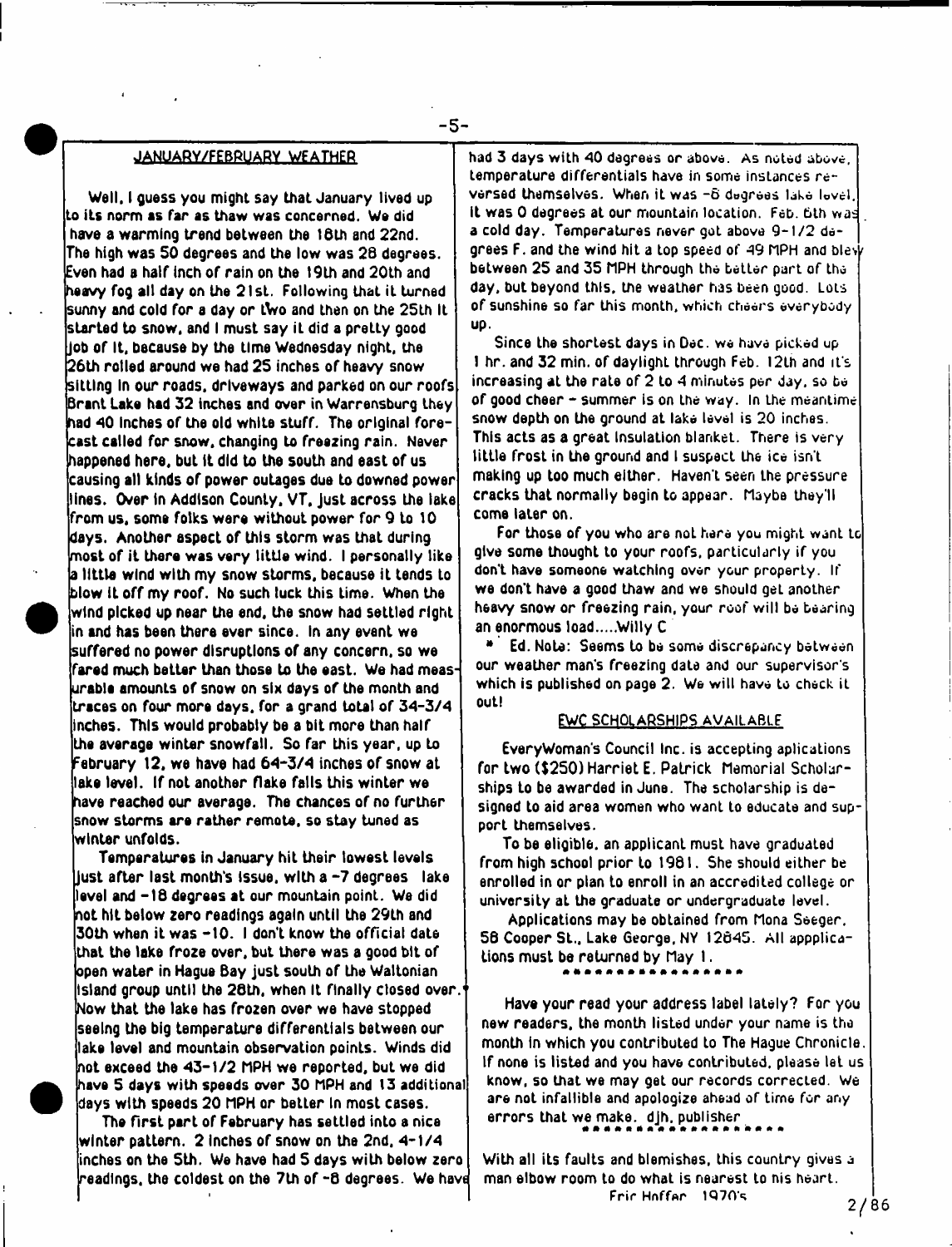The following are.excerpLs from a poem by Laura Meade, Hague, entitled THE FACES OF ANOTHER WINTER;

....It's midnight on a snowy eve. A distant roar awakens me. Is there a thunderstorm? No! It's the snowplow approaching from afar. A growing crescendo reaches its climax As it passes my house Scraping steel on macadam--Then decreasing in volume Disappearing into the night. Another winter.

A magic scene  $-$  a winter fantasyland $-$ From my window I see cotton puff snowflakes Silently blanketing trees, rocks, weeds, bird feeders. Jack Frost has perfectly framed the panes. I sit at my table writing letters And look upon the whitest white—

And hear the quietest silence,

And feel a tingle as I Imprint on my memory The awesome beauty. Another winter!

The bluest blue -- the whitest white! The coldest wind - the Black-est mountain! And above all, a silver, tower--Standing sentinel over every island, peak, tree, ' creature. (Even those who made The Bomb!)

Some day the flowers will bloom, But for now, it is --another winter!

The lake is silent. Winter has her in its grip. Water is ice - a huge white field! A place for fishermen to cut holes And pull up unwitting perch Which will be kept in an ice cupboard Until June — When they will be Thawed, cooked, devoured!

Frigid winterl

Rising early to tend the fire I see a steel gray sky— Vast Space! Decorated with a silver sliver of moon. Then little by little, a fiery glow Peeks over the horizon Between a slit in low, gray clouds. It's Lhe SUN - the earth's source of power! It blinds me with its brilliance — And I know life will be nurtured Somewhere on this globe During —another winter's day!

Log - Good Ship Green & Yellow Oar , Date - January 7. 1986 Weather - Wind at the time of start variable westerly under 10 knots. Skies clear. *\* Temperature - Below 32 degrees F.

- **6** -

After removing several snowfalls subject ship was righted, then skidded down over the snow onto a thick layer of ice surrounding the cove in which the Good Ship Green & Yellow Oar winters, (and summers too, for that matter).

After poling across this rim of ice we made open water and set out into the main body of Lake George at (10:36 AM. Proceeding on a Northwesterly bearing we ran at three quarters throttle until we arrived in the bay formed by the eastern tip of "B" Point in ForesL Bay and the northern shores of Friends Point. We hove to in this scenic spot taking some sightings and making the necessary adjustments to ready the Good Ship for its . January thrust down through the dangerous "DREADED ICE" bound channel that runs between the south shore, commonly known as South Hague, of Friends Point and the Waltonian Island group. Preparations completed, we set sail back along the Northshore of Friends Point, commonly known as North Hague, rounding the eastern tip of the point at 11:02 AM. As reported, weather /was clear, so our hopes were high for a quick passage through this most treacherous channel. As we swung onto our southerly heading the lookout reported all clear ahead, so it was with joyous heart that we eased the throttle ahead to flank speed and proceeded on course past the Houses of Common, Tinker, THE Club, known as Northern Lake George Yacht , followed by the House of Queen. Stockholm, Koch, the new house of Kennedy and the House of Phillips. It was here that the lookout cried, "ice ahead!" Unlike the Titanic, we cut the throttle and as we drifted to a safe stop we began to view the passage ahead. Upon surveying the channel we could see. that indeed, the worst scenario, was in fact a reality. The channel was blocked with the "DREADED ICE", or so it seemed. Further scanning however, showed a portion of open water in the channel ahead, opposite the House of DeGraff. Consulting our charts we determined that by heading out into the main body of The Lake we could navigate around one of the outer islands known as Lenni-lenape Island and enter through a channel between the southern tip of that island and the northern tip of Asa's Island. And thus we arrived ir the area of open water we had sighted. Looking southward we hoped to see clear water for the rest of our passage, but alas, more "DREADED ICE" blocked our course.

(Continued on page 7)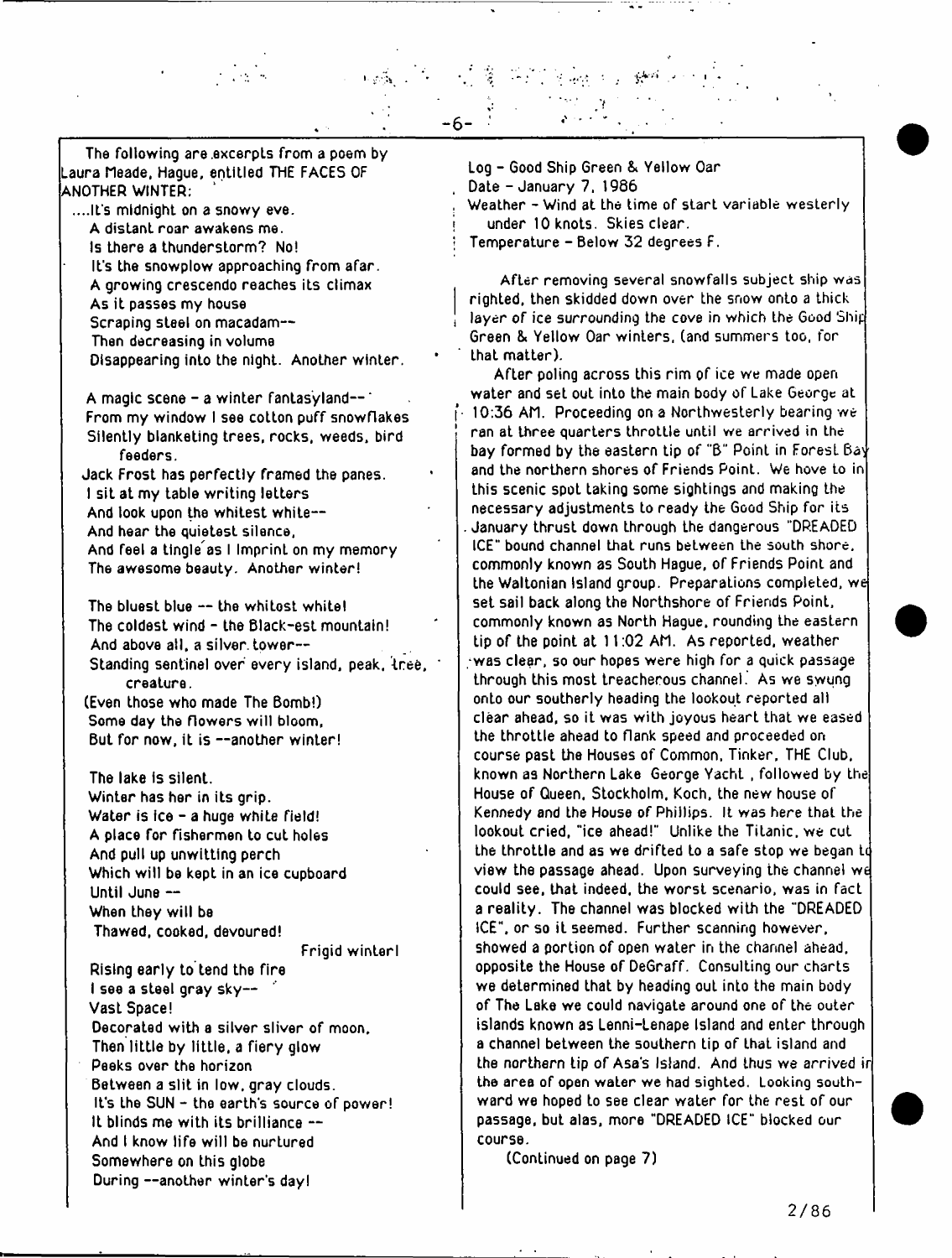## SOUNDINGS

- BORN A daughter, Chelsea Rae, to Tracy and Jim Phillips on July 9, 1985. Grandparents are Maren&Jim Holm,Hawthorne, NY. Great grandmother is Mrs. Emil Seerup, Silver Bay,
- BORN A daughter, Sierra, to Galen and Kim Seerup, Putnam, on September 23, 1985. Grandmother is Mrs. Emil Seerup, Silver Bay.
- BORN A daughter, Elizabeth Ann, to Kathy (Heintzelman) and Fred Becker, on September 5 1985. Grandparents are Rev. and Mrs. David Heintzelman, Silver Bay.

BORN - A daughter, Elizabeth Rachael, to Lt. Christopher and Rebekah Wanstall on October 30, 1985 in Norfolk, VA. Grandmother is Mrs. Corinth (Sunny) Wanstall of Friends Point and Philadelphia. Great-grandfather is Dr. Harold T. Commons, also of Friends Point and Philadelphia.

BORN - A daughter, Jenny Lauren, to Janette and Peter Frasier, West Hague Rd., on January 25 in Glens Falls Hospital. Grandparents are Mr. & Mrs. Clifford Frasier, Graphite.

BORN - A daughter, Anna Laura, to Robert and Kathryn Cockrell Craighurst in Charlottesville, VA on February 12. Grandparents are Mr. & Mrs. W ill Cockrell, Waynesboro, VA and Friends Point.

DlED r Edward A. Tyburski, 74, at Vermont Medical Center, Burlington, VT on January 21. Survivors include his wife, Jean and two sons.

#### UPDATE ON ARSON CASE.

An 18 year old Dayton. NJ youth was sentenced to five years probation as a youthful offender on his guilty plea to attempted third-degree burglary. He was accused of breaking into Ward's Marina in Hague in an attempt to take gas. Police report that during the incident, he lit a match, causing the gas to explode and the marine to burn. Over \$ 1.00,000 loss was suffered in the April 15. 1985 fire.

#### BIRD HOUSES FOR SALE

David Martucci and Jacques Thibeault have been busy making bird houses to sell for the benefit of the Winter Carnival Committee. They were sold during the carnival and w ill continue to be sold throughout the year. Call 543-6528 for info. VOYAGE (cont. from page 6) as his moLions seemed to be of a friendly nature we thought we would head in to see if we could gain further knowledge of conditions to the south, but again the way was blocked by "DREADED ICE\*'. The native exhorted us to come ashore, but alas our way was closed.

Further scanning to the south seemed to indicate opeh. water in the distance, if we could but find a way around "DREADED ICE". Our only hope was to proceed easterly back through the channel we had entered and then south along the east shore of Asa's Island. Not knowing what would be in store we carefully checked our inventory of fuel and supplies and with a wave to the head of the House of DeGraff. we turned eastward and with a faint call from the solitary figure on shore of, "I'll see you next spring.' we headed back through the channel at 3/4 throttle.

All went well as we cruised Southward. It was open water until we passed through the very narrow and shallow channel between Asa's island and Waltonian island. Beyond the channel there lay, "DREADED ICE." All eyes strained ahead and as we continued to frantically cast about we could see that open water was, in fact, just beyond a narrow strip of solid ice. Should we try to force our way through??? The thin shell of the Good Ship Green & Yellow Oar certainly could noL withstand this mighty force, but the nagging thought lingered that if we could just get through this last remaining barrier we will be able to complete our voyage and ther mission accomplished, set sail for home. The decision is made; we must forge ahead.

Preparations were carefully made. All loose gear was battened down, bulkheads and hatches fastened and one final inspection of our fragile hull made prior to the onslaught. At 11:47 AM. at slow throttle, we proceeded westward into - "DREADED ICE." shoving the smaller flows aside and breaking up the large ice masses as we proceeded. At Limes it appeared we would be trapped, but undaunted we crept onward until finally at lasat we broke through to the freedom of the open sea.

ED: Does our fearless sailor make shore? Does he have frostbitten toes? Read the conclusion of the voyage of the Good Ship Green & Yellow Oar in March issue of The Hague Chronicle